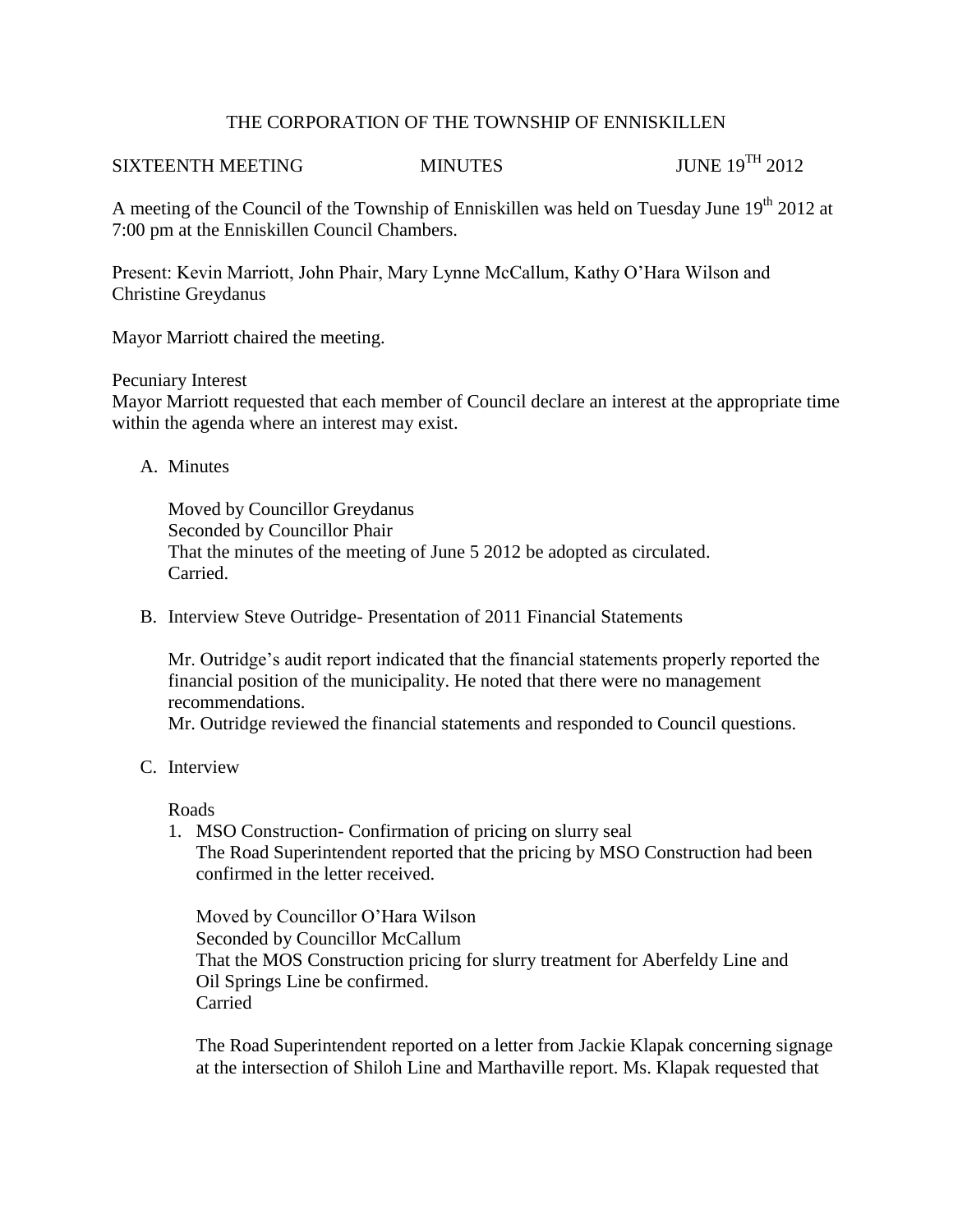the Township install additional measures at the intersection to warn people of the stop sign.

The Road Superintendent provided information and costing on larger stop signs and lighting. A discussion took place in regards to painting the road at the intersection. The Road Superintendent was requested to provide costing for rumble strips at the intersection. He reported that there were other intersections on Marthaville Road where people were not stopping at the stop signs.

Mr. Cumming reported that a meeting was to take place with representatives from Cope Construction concerning additional asphalt patching.

The Road Superintendent reported that an additional poop and scoop sign had been installed in Oil City. A speed bump had been installed on Shamrock Street east of Main Street in Oil City.

#### Drainage

1. Report on Site Meetings- Osborne Dr., Kesson-McMaster Dr., 6<sup>th</sup> Sideroad Dr.

The Engineer reported on the site meeting held on the Osborne Drain. He recommended that a report under Section 76 on the Drainage Act be prepared to provide a more accurate assessment schedule. He also reported that maintenance provisions be added in the report in regards to the replacement of bridges on the drain.

The Engineer reported on the site meeting held on the Kesson McMaster Drain. He recommended that a new report under Section 76 of the Drainage Act be prepared to provide a more accurate assessment schedule. A property owner wanted the drain cleaned to address tiling needs.

 The Engineer reported on the site meeting for the 6 Sideroad Drain. The Engineer recommended that a new report under Section 76 of the Drainage Act be prepared to incorporate six additional properties not currently assessed in the drain. A property owner wanted the drain clean to provide outlet for future tiling.

Moved by Councillor Greydanus

Seconded by Councillor O'Hara Wilson

 That the Engineer be instructed to prepare an new report under Section 76 of the Drainage Act for the Osborne Drain, 6 Sideroad Drain and the McMaster Kesson Drain to provide a more accurate assessment schedule and incorporate provisions for the maintenance of bridges;

 That the Engineer be authorized to prepare tenders for the clean out of the 6 Sideroad Drain and the McMaster Kesson Drain. Carried.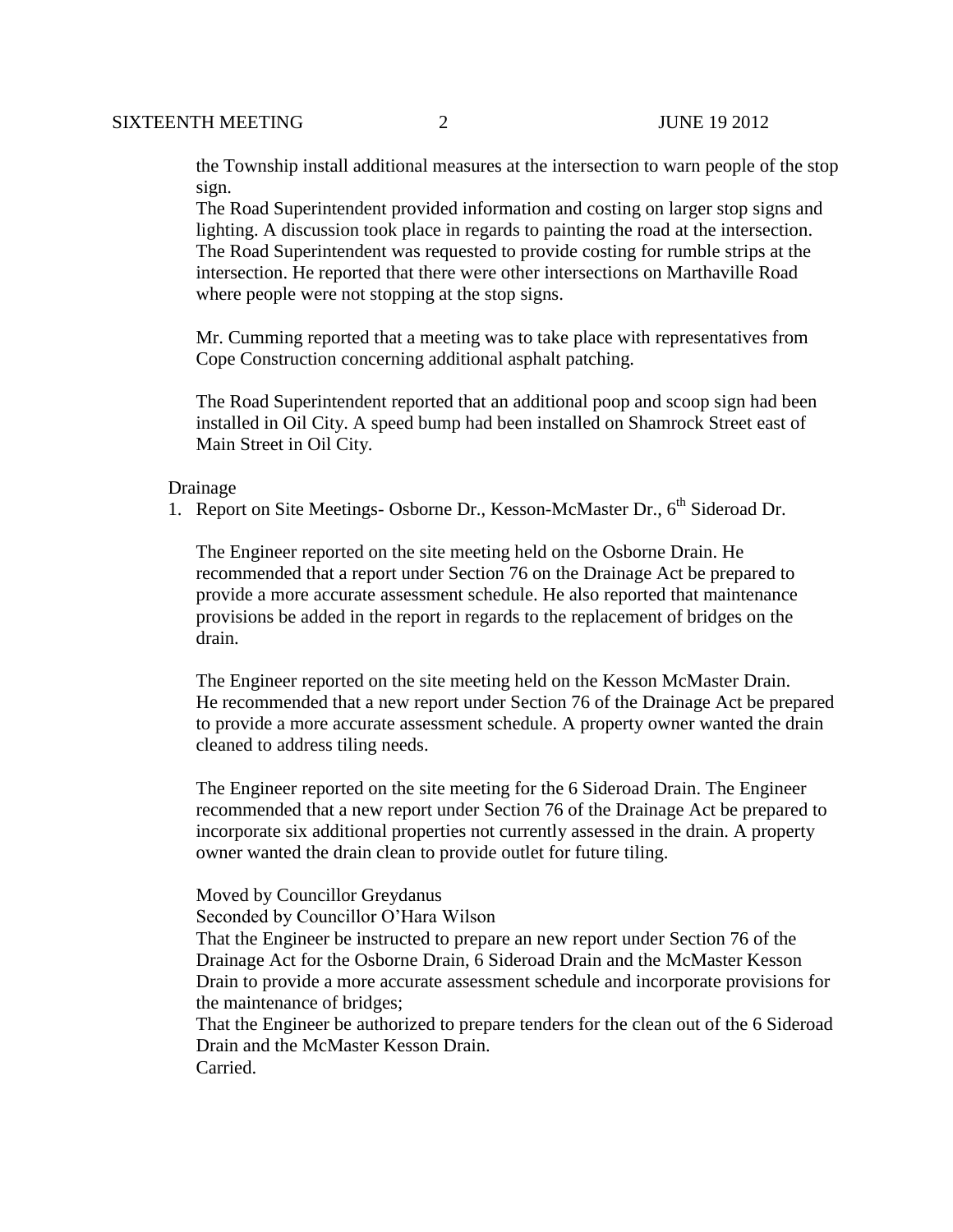# SIXTEENTH MEETING 3 JUNE 19 2012

2. Tender Results Construction-

|  | McGeachy Dr., 6 <sup>th</sup> Concession Dr. - Unsworth-                                               |                                                                                            |
|--|--------------------------------------------------------------------------------------------------------|--------------------------------------------------------------------------------------------|
|  | Murray Mills Excavating-                                                                               | \$12,317.00                                                                                |
|  | Van Bree Drainage-                                                                                     | \$16,328.50                                                                                |
|  | A.G. Hayter-                                                                                           | \$12,181.40                                                                                |
|  | <b>J&amp;L</b> Henderson                                                                               | \$14,464.00                                                                                |
|  | McKenzie & Henderson                                                                                   | \$9,322.50                                                                                 |
|  | $4th$ Concession Dr.-                                                                                  |                                                                                            |
|  | Murray Mills Excavating                                                                                | \$41,019.00                                                                                |
|  | Van Bree Drainage                                                                                      | \$52,149.50                                                                                |
|  | A.G. Hayter                                                                                            | \$54,805.00                                                                                |
|  | J&L Henderson                                                                                          | \$46,047.50                                                                                |
|  | McKenzie & Henderson                                                                                   | \$54,805.00                                                                                |
|  | O'Dell Park Dr.                                                                                        |                                                                                            |
|  | Murray Mills Excavating                                                                                | \$7,751.80                                                                                 |
|  | Van Bree Drainage                                                                                      | \$7,403.76                                                                                 |
|  | A.G. Hayter                                                                                            | \$7,881.75                                                                                 |
|  | <b>J&amp;L</b> Henderson                                                                               | \$3,701.88                                                                                 |
|  | McKenzie & Henderson                                                                                   | \$6,780.00                                                                                 |
|  | Burnison Dr.                                                                                           |                                                                                            |
|  | Murray Mills Excavating                                                                                | \$33,470.60                                                                                |
|  | Van Bree Drainage                                                                                      | \$43,844.00                                                                                |
|  | J&L Henderson                                                                                          | \$24,521.00                                                                                |
|  | McKenzie & Henderson                                                                                   | \$46,782.00                                                                                |
|  | 8 <sup>th</sup> Concession Dr.                                                                         |                                                                                            |
|  | Murray Mills Excavating                                                                                | \$16,441.50                                                                                |
|  | Van Bree Drainage                                                                                      | \$20,763.75                                                                                |
|  | A.G. Hayter                                                                                            | \$20,905.00                                                                                |
|  | <b>J&amp;L</b> Henderson                                                                               | \$12,232.25                                                                                |
|  | McKenzie & Henderson                                                                                   | \$14,859.50                                                                                |
|  | Moved by Councillor McCallum<br>Seconded by Councillor Phair<br>That the low tenders be accepted from: |                                                                                            |
|  |                                                                                                        |                                                                                            |
|  |                                                                                                        |                                                                                            |
|  |                                                                                                        | McKenzie & Henderson for the McGeachy Drain and Sixth Concession Drain                     |
|  |                                                                                                        | J&L Henderson for the 8 <sup>th</sup> Concession Drain, Burnison Drain and the O'Dell Park |
|  | Drain                                                                                                  |                                                                                            |
|  |                                                                                                        | Murray Mills Excavating for the 4 <sup>th</sup> Concession Drain                           |

Carried.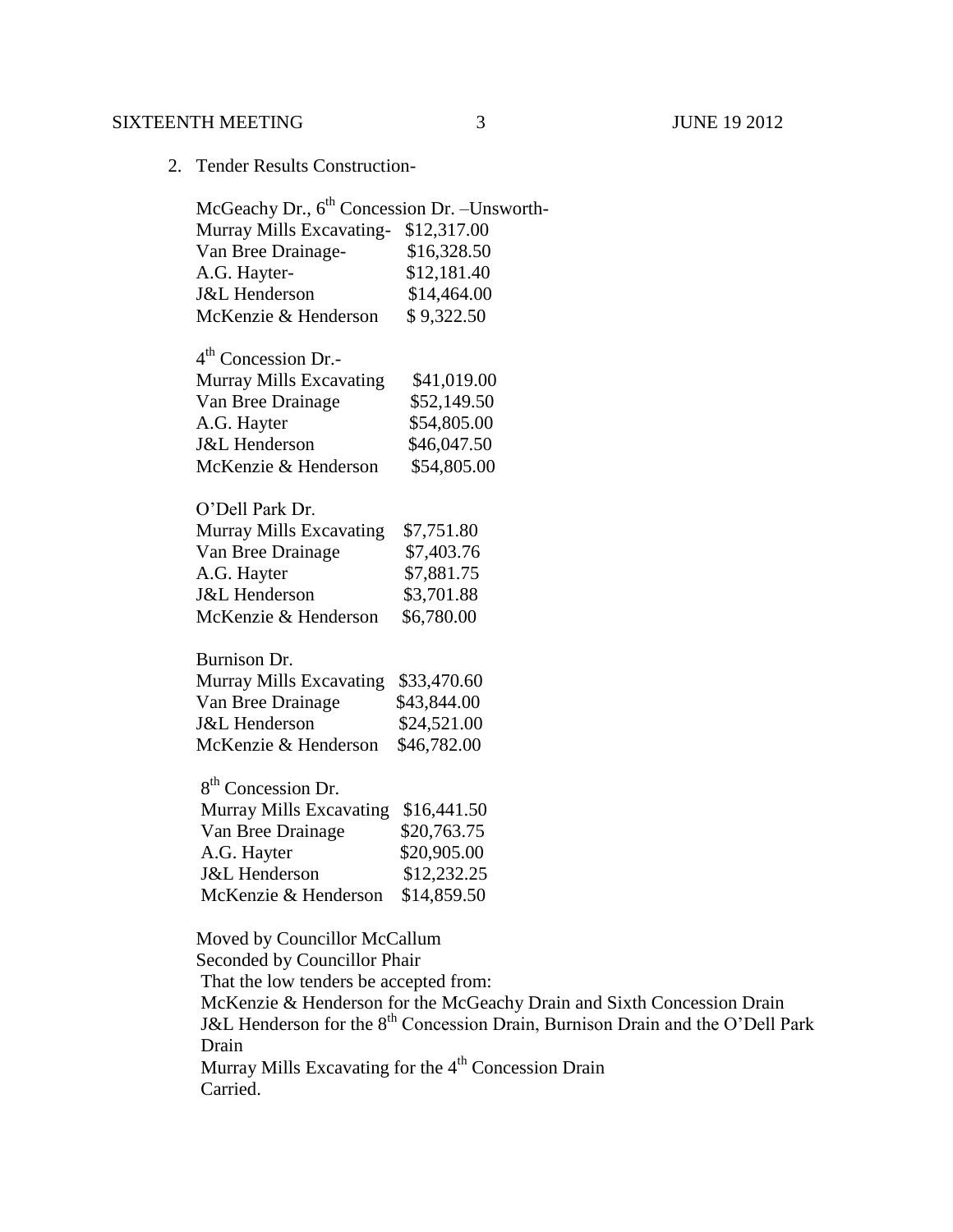#### SIXTEENTH MEETING  $\overline{4}$  and  $\overline{4}$  june 19 2012

3. Tender Results Culverts.

 Moved by Councillor Greydanus Seconded by Councillor O'Hara Wilson That the supply of culverts for the McGeachy Drain,  $6<sup>th</sup>$  Concession Drain,  $8<sup>th</sup>$ Concession Drain, Burnison Drain, O'Dell Park Drain and the 4<sup>th</sup> Concession Drain be obtained from the low tender Armtec. Carried.

D. Court of Revision:

Moved by Councillor Greydanus Seconded by Councillor O'Hara Wilson That the Court of Revision be opened. Carried.

1. 8<sup>th</sup> Concession Drain-7:30 pm

No persons were present for the Court of Revision. No appeals were received concerning the assessments on the drain. The Engineer reported that a revised schedule of assessment had been circulated that created an assessment for property owned by Al Jardine.

Councillor McCallum requested clarification on the assessment of two additional properties on the schedule.

2. Burnison Drain- 7:45 pm

Mr. and Mrs St Pierre were present for the meeting. No written appeals were received concerning the assessment.

Moved by Councillor O'Hara Wilson Seconded by Councillor Phair That the assessment for the Burnison Drain report be confirmed. Carried.

4. Osborne Drain –Alice Stanik

The Engineer reported to Council in regards to the Osborne Drain maintenance schedule. He noted three properties on the schedule had been over assessed. He noted that the most recent report included tiling work that created unreasonably high assessments for the properties assessed for the tiling.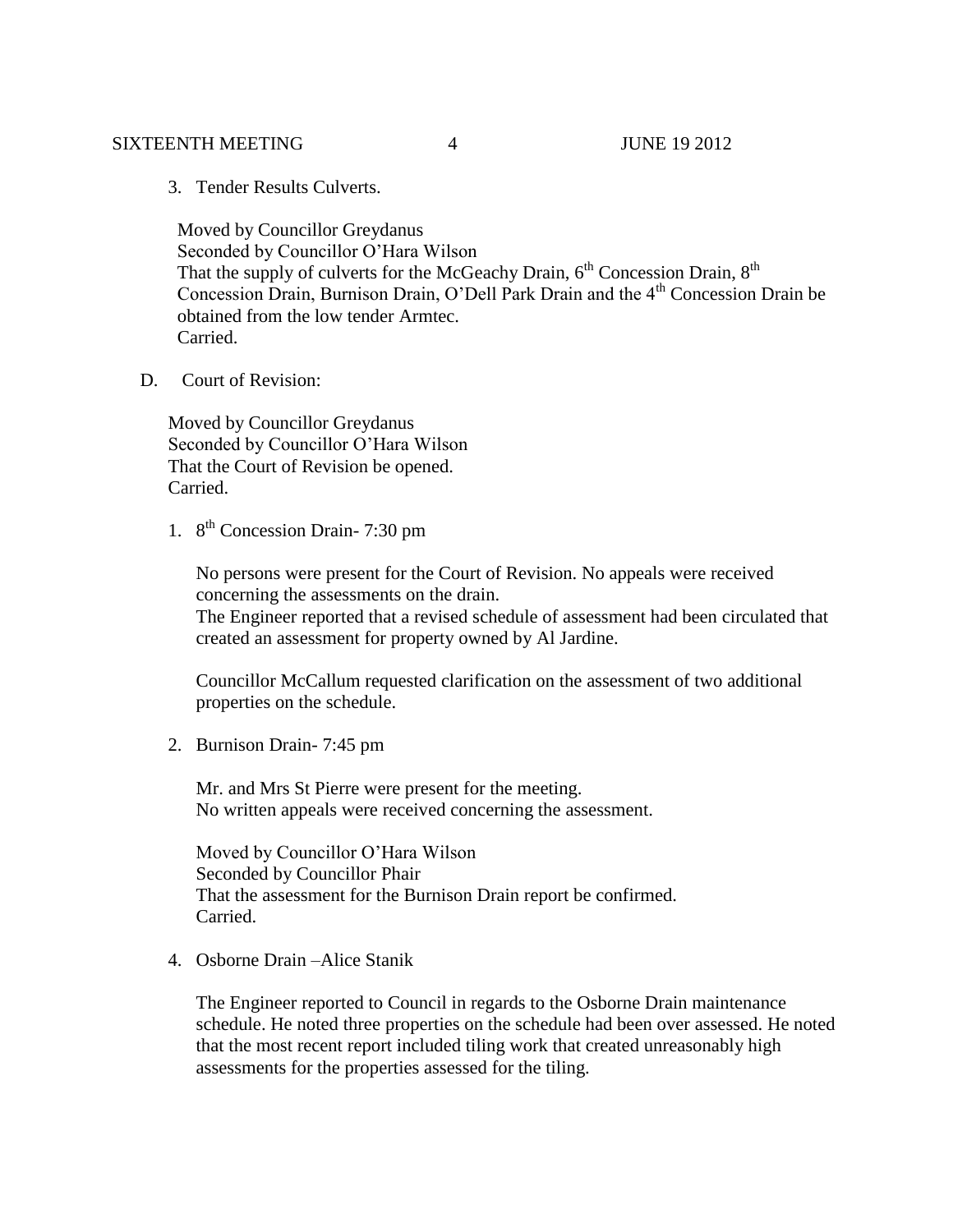Moved by Councillor McCallum Seconded by Councillor Greydanus That the Engineers recommendation to amend the levy on the Osborne Drain be applied to the three affected property owners Carried.

Water

- 1. QMS Audit Contractor Mike Young reported that there was a Ministry of Environment requirement to select a new QMS auditor. He noted that staff would complete the selection process in the current week.
- 2. Update on Water meter Reading and water connections Mr. Young reported that the water readings had been completed for the current billing cycle. He noted that twenty one meters required repair. Mr. Young reported that five new services were currently being installed in the municipality

Mr. Young reviewed the recently received Ministry of Environment inspection report for the reservoir. He noted that there were three matters brought out in the report that he was addressing at the present time.

Mr. Young provided Council with an update on the inspection of storm water connections to the sanitary system in Oil City. He noted that eight properties still needed to be inspected. He reported that two properties had been found to have sumps pumps connected to the sanitary system and had been asked to disconnect. He reported that a contingency plan would be set up for alum treatment at the lagoon if effluent levels were projected to over top the lagoon.

3. O'Dell Park Drain- 8:00 pm

No persons were present for the O'Dell Park Drain. No written appeals had been received for the O'Dell Park Drain.

Moved by Councillor Greydanus Seconded by Councillor O'Hara Wilson That the assessment schedule for the O'Dell Park Drain be confirmed. Carried.

 The Engineer reported on the O'Dell Park Drain site meeting. A discussion had taken place after the site meeting with County of Lambton staff. He noted that they were proposing to bore Oil Heritage Road to install a new culvert. The new culvert would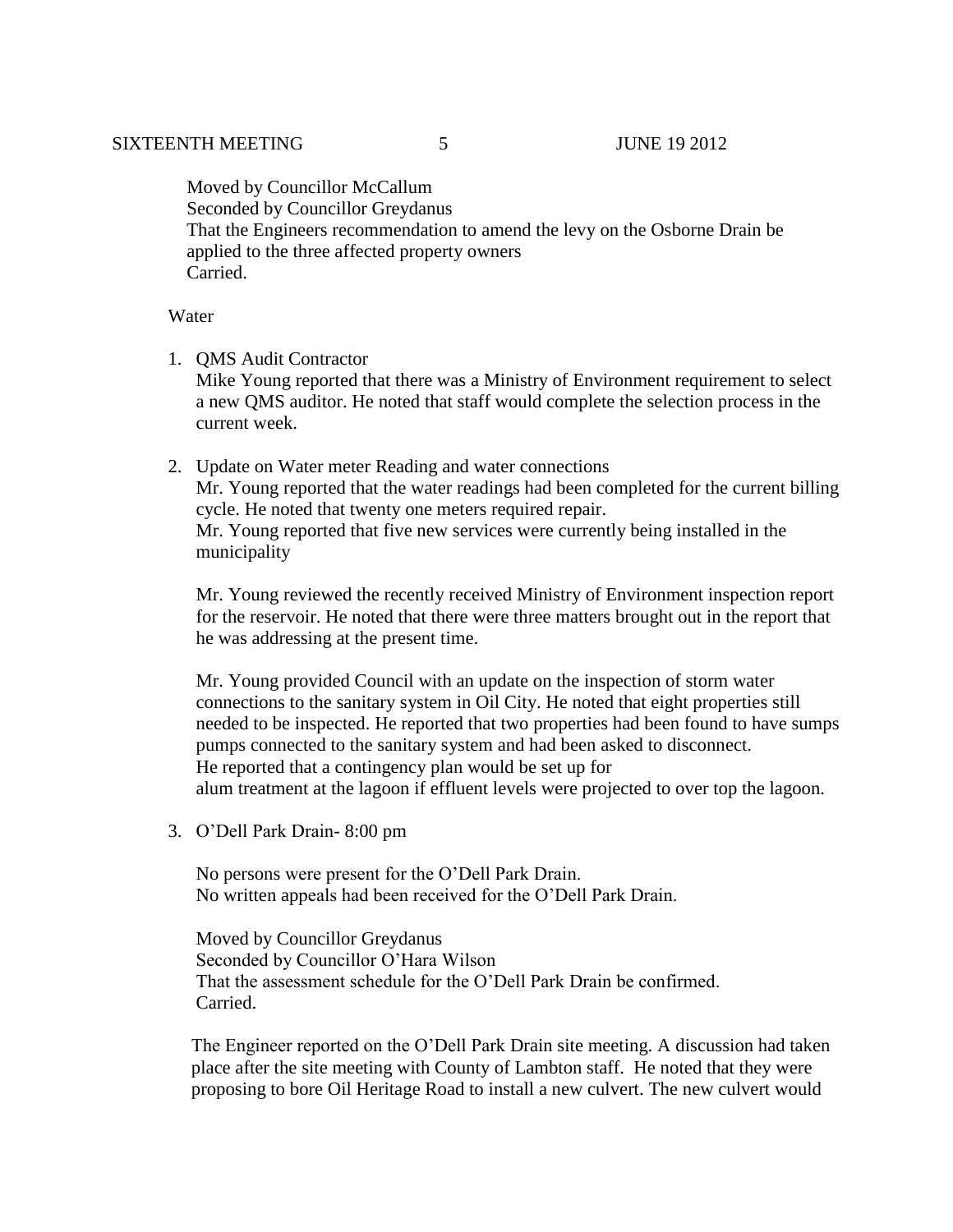be lower than the existing culvert to address the current elevation of the O'Dell Park Drain. In the event that the work did not take place Council would be asked to authorize a new report to install a culvert at the crossing of Oil Heritage Road.

- E. Correspondence for information
	- 1. OGRA Board Highlights
	- 2. Proposed Best Management Practices for Soil Management in Ontario
	- 3. Clarington movement of commercial fill
	- 4. City of Toronto Amendments to assessment review rules of practice and procedures
	- 5. County of Lambton
		- 1- Lambton Long-Term Care Homes
		- 2- Road Closure Airport Road
		- 3- Thank you Oil Museum
		- 4- County of Tax Rate Bylaw 13, 14, 15, 16 and 17 2012
	- 6. Suncor donation Enniskillen Express
	- 7. Ontario One Call Member Rebate

Moved by Councillor O'Hara Wilson Seconded by Councillor Phair That correspondence items 1-7 be received and filed. Carried.

- F. Correspondence requiring motions
	- 1. Resolution West Lincoln Industrial Wind Turbine Applications

Moved by Councillor Phair Seconded by Councillor Greydanus That the resolution of West Lincoln concerning industrial wind turbines be received and filed. Carried.

2. Resolution Huron East impact of wind turbines on prime agricultural land

Moved by Councillor O'Hara Wilson Seconded by Councillor Phair That the resolution of Huron East be supported. Carried.

3. Resolution Minto Source Water Protection Program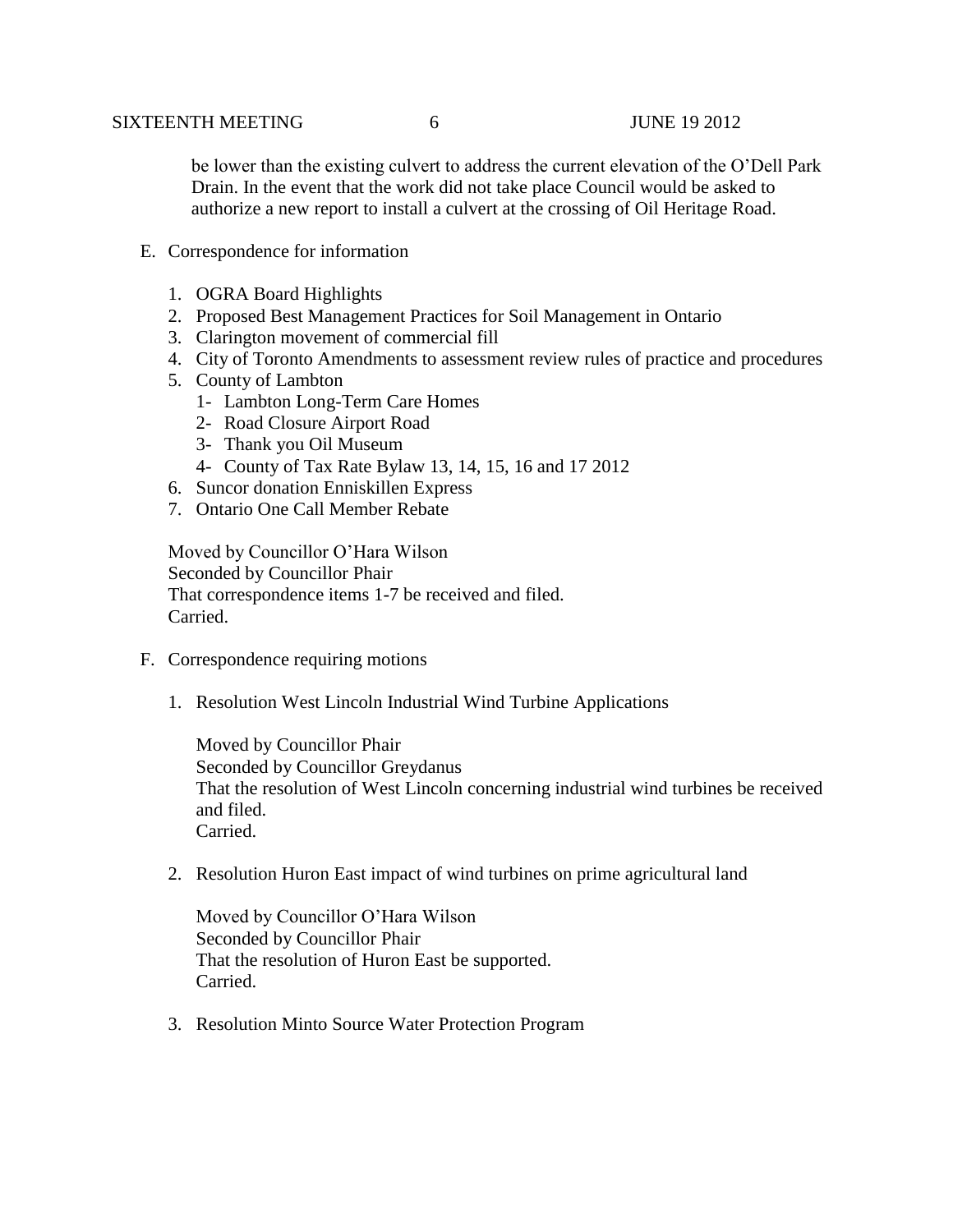Moe by Councillor Greydanus Seconded by Councillor O'Hara Wilson That the resolution of Minot concerning source water protection be supported. Carried.

4. Resolution Woolwich Re Elmira Aquifer cleanup

Moved by Councillor McCallum Seconded by Councillor Phair That the resolution from Woolwich concerning the cleanup of the Elmira aquifer be received and filed. Carried.

G. Accounts

Councillor Marriott declared an interest as his brother was being paid through the accounts.

Moved by Councillor McCallum Seconded by Councillor Greydanus That the accounts be paid as circulated: Cheque- 4739-4763: \$46,299.73 Cheque- 4764: Void Cheque- 4765-4783: \$70,466.34 Cheque- 4784-4789: \$641.544.98 Carried.

## H. Bylaws

- 1. Bylaw 32 of 2012 Confirmation Bylaw
- 2. Bylaw 33 of 2012 Tax Rate Bylaw

Moved by Councillor Greydanus Seconded by Councillor O'Hara Wilson That first and second reading be given to Bylaw 32 and 33 of 2012 Carried.

Moved by Councillor McCallum Seconded by Councillor Phair That third and final reading be given to Bylaw 32 and 33 of 2012. Carried.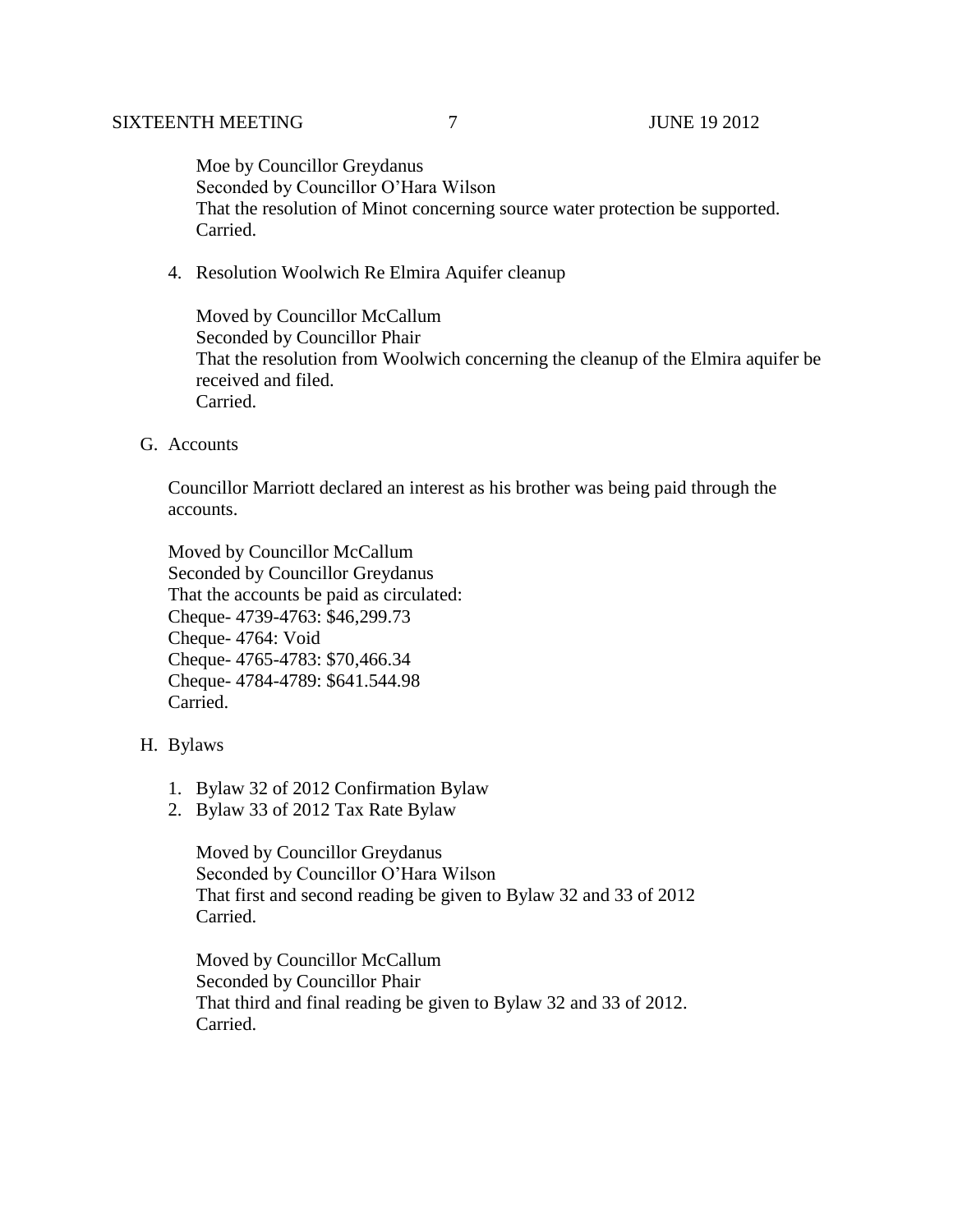### SIXTEENTH MEETING 8 JUNE 19 2012

Court of Revision 8<sup>th</sup> Concession Drain

The Engineer recommended to the Court of Revision that the assessment for two additional properties be changed. He recommended to the Court of Revision that the remaining assessment created by the adjustments be added to the roads assessment.

Moved by Councillor O'Hara Wilson Seconded by Councillor Greydanus That the amended assessment circulated to the Court of Revision be further amended and the roads assessment be adjusted. Carried.

#### I. Other Business

The Clerk noted that a request had been received from Podolinsky Farm Equipment to amend the site plan agreement for the property. A new equipment shed was to be constructed on the property. The amendment would incorporate the new structure and adjust the site drainage on the property.

Moved by Councillor O'Hara Wilson Seconded by Councillor Greydanus That first and second reading be given to Bylaw 34 of 2012 to amend the site plan agreement for Podolinsky Farm Equipment. Carried.

Moved by Councillor Phair Seconded by Councillor McCallum That third and final reading be given to Bylaw 34 of 2012. Carried.

1. Procedural Bylaw- Filling Vacant Council Seats

A discussion took place in regards to amending the procedural bylaw to incorporate wording to assist in filling a vacant council seat.

Moved by Councillor Phair Seconded by Councillor Greydanus That the procedural bylaw be amended to incorporate wording that would direct Council to appoint to a vacant Councillor office with the next runner up in the most recent election. Carried.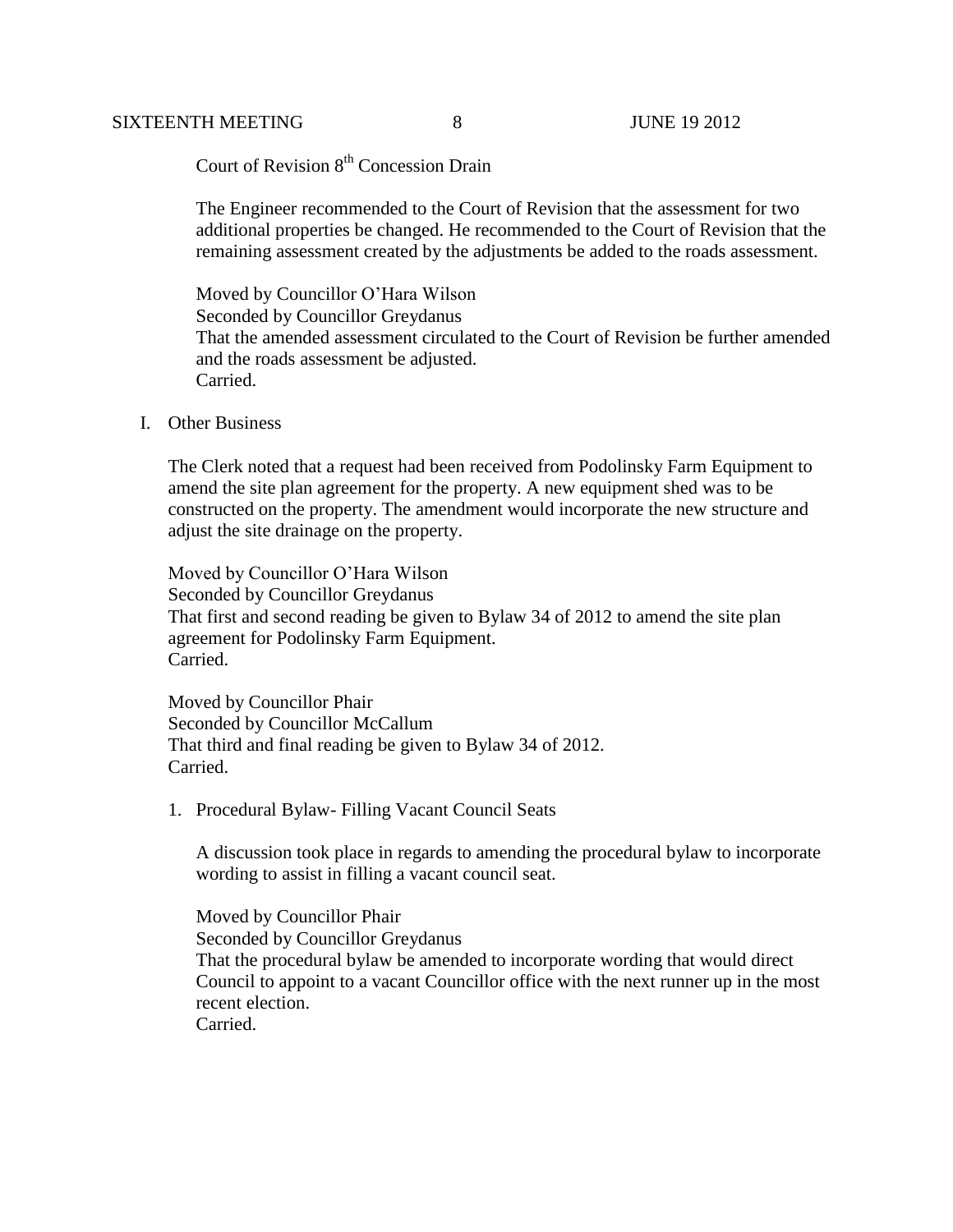Moved by Councillor Greydanus Seconded by Councillor O'Hara Wilson That the procedural bylaw be amended to incorporate wording that would direct Council to appoint the deputy mayor to the vacant Mayor's office. Carried.

2. Memo Council Industrial Wind Towers

 The Clerk provided an update concerning a meeting held with representatives of a company proposing to install wind towers in the north end of the Township. The Clerk noted that further discussions would take place in regards to developing an agreement to address matters within municipal authority.

 Councillor McCallum requested that the Council discuss adopting a bylaw similar to one circulated by Wainfleet Township. The Clerk noted that a copy of the bylaw would be circulated to Council.

3. Memo Council New Horizons Program

The Clerk reported on the New Horizons program. It was noted that there was insufficient time to make an application for the current year to meet deadlines.

4. Plympton Wyoming Fire Agreement

Councillor Greydanus reported on a recent meeting with the Petrolia North Enniskillen Fire Committee. She reported on Chief Swifts finding concerning response times for Concession 14.

Moved by Councillor Greydanus Seconded by Councillor Phair That the Township of Enniskillen request that Concession 14 be incorporated into the fire area for the Petrolia North Enniskillen Fire Department. Carried.

A discussion took place in regards to the Oil City Cemetery Decoration service held on June 17 2012. Councillor O'Hara Wilson noted that there were 24 persons present for the service.

Moved by Councillor McCallum Seconded by Councillor O'Hara Wilson That a \$50 stipend be paid to the Minister and a \$30 stipend be paid to the singer for the decoration service. Carried.